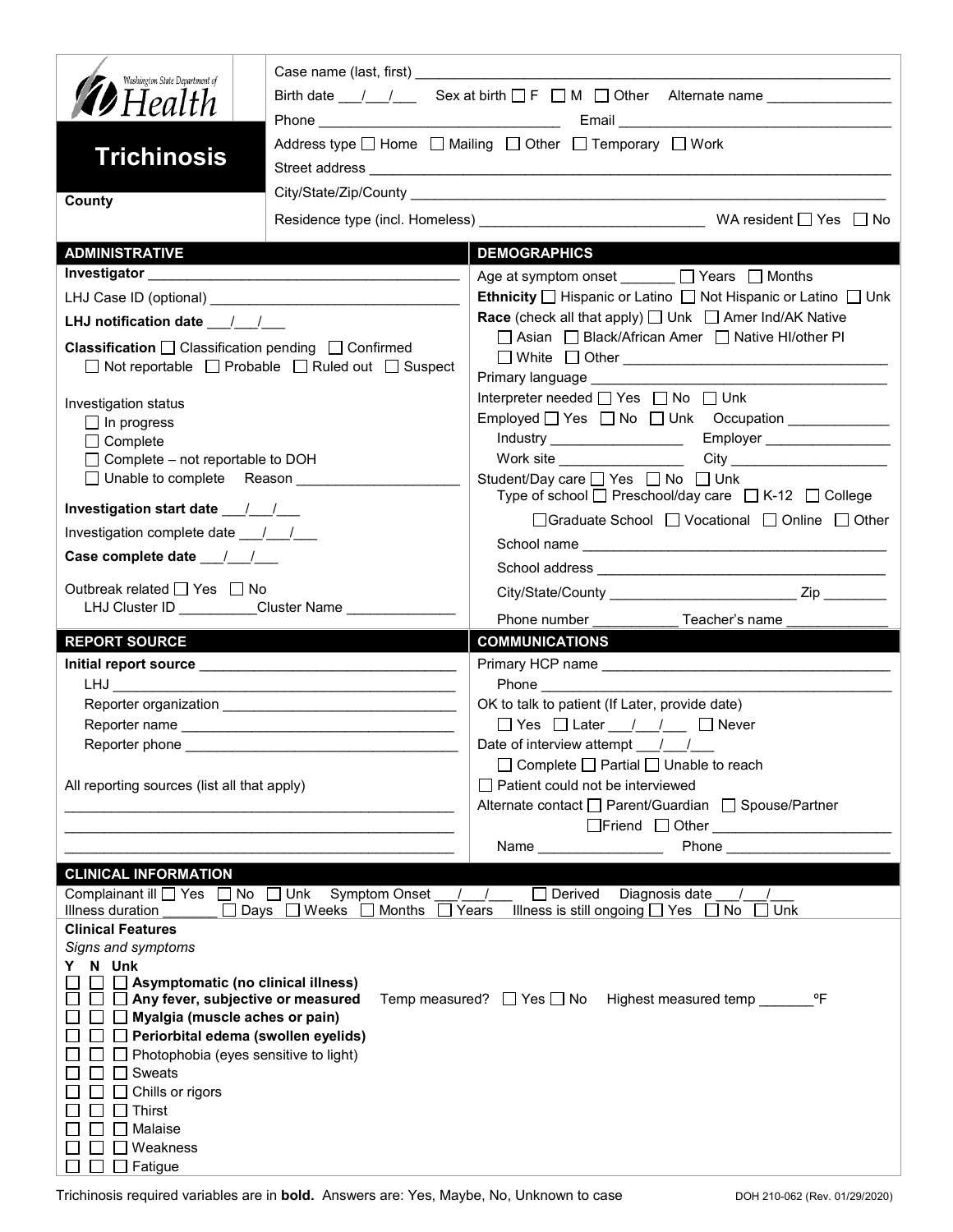| Case Name                                                                                  |                                  |                                                    |                                                                                                                   | LHJ Case ID                              |       |                                      |
|--------------------------------------------------------------------------------------------|----------------------------------|----------------------------------------------------|-------------------------------------------------------------------------------------------------------------------|------------------------------------------|-------|--------------------------------------|
| $\Box$ $\Box$ Abdominal pain or cramps                                                     |                                  |                                                    |                                                                                                                   |                                          |       |                                      |
| $\Box$ Nausea                                                                              |                                  |                                                    |                                                                                                                   |                                          |       |                                      |
| $\Box$ $\Box$ Vomiting                                                                     |                                  |                                                    |                                                                                                                   |                                          |       |                                      |
|                                                                                            |                                  |                                                    |                                                                                                                   |                                          |       |                                      |
|                                                                                            |                                  |                                                    | □ □ Diarrhea (3 or more loose stools within a 24 hour period) Onset date ________                                 |                                          |       |                                      |
| Complications                                                                              |                                  |                                                    |                                                                                                                   |                                          |       |                                      |
| $\Box$ $\Box$ Ocular hemorrhages (subconjunctival, subungual, retinal)                     |                                  |                                                    |                                                                                                                   |                                          |       |                                      |
| $\Box$ Remittent fever                                                                     |                                  |                                                    |                                                                                                                   |                                          |       |                                      |
| $\Box$ $\Box$ Cardiac involvement/complications                                            |                                  |                                                    |                                                                                                                   |                                          |       |                                      |
| $\Box$ Neurological complications $\Box$                                                   |                                  |                                                    |                                                                                                                   |                                          |       |                                      |
| $\Box$ $\Box$ Other symptoms consistent with this illness                                  |                                  |                                                    |                                                                                                                   |                                          |       |                                      |
| Outcome of illness □ Recovered □ Died □ Unk □ Other                                        |                                  |                                                    |                                                                                                                   |                                          |       |                                      |
| <b>Clinical Testing</b>                                                                    |                                  |                                                    |                                                                                                                   |                                          |       |                                      |
| Y N Unk                                                                                    |                                  |                                                    |                                                                                                                   |                                          |       |                                      |
| $\Box$ $\Box$ <b>Eosinophilia</b> Absolute number or percentage                            |                                  |                                                    |                                                                                                                   |                                          |       |                                      |
| Hospitalization                                                                            |                                  |                                                    |                                                                                                                   |                                          |       |                                      |
| Y N Unk                                                                                    |                                  |                                                    |                                                                                                                   |                                          |       |                                      |
| $\Box~\Box~\Box$ Hospitalized at least overnight for this illness   Facility name ________ |                                  |                                                    |                                                                                                                   |                                          |       |                                      |
|                                                                                            |                                  |                                                    | Hospital admission date __/ __/ __ Discharge __/ __/ __ HRN _                                                     |                                          |       |                                      |
|                                                                                            |                                  |                                                    | Admitted to ICU Date admitted to ICU $\sqrt{ }$ Date discharged from ICU $\sqrt{ }$                               |                                          |       |                                      |
|                                                                                            |                                  | Mechanical ventilation or intubation required      |                                                                                                                   |                                          |       |                                      |
| $\mathsf{L}$                                                                               | Still hospitalized As of 1.1.    |                                                    |                                                                                                                   |                                          |       |                                      |
| N Unk<br>Y                                                                                 |                                  |                                                    |                                                                                                                   |                                          |       |                                      |
|                                                                                            |                                  |                                                    | □ Died of this illness Death date ________________ Please fill in the death date information on the Person Screen |                                          |       |                                      |
| $\Box$<br>Autopsy performed                                                                |                                  |                                                    |                                                                                                                   |                                          |       |                                      |
|                                                                                            |                                  |                                                    |                                                                                                                   |                                          |       |                                      |
|                                                                                            |                                  |                                                    | Death certificate lists disease as a cause of death or a significant contributing condition                       |                                          |       |                                      |
| RISK AND RESPONSE (Ask about exposures 5-45 days before symptom onset)                     |                                  |                                                    |                                                                                                                   |                                          |       |                                      |
| <b>Travel</b>                                                                              |                                  |                                                    |                                                                                                                   |                                          |       |                                      |
|                                                                                            | Setting 1                        |                                                    |                                                                                                                   | Setting 2                                |       | Setting 3                            |
| Travel out of:                                                                             |                                  | County/City                                        | County/City _____________________                                                                                 |                                          |       | County/City                          |
|                                                                                            |                                  |                                                    |                                                                                                                   |                                          |       | □ State <u>_____________________</u> |
|                                                                                            |                                  |                                                    |                                                                                                                   |                                          |       |                                      |
|                                                                                            |                                  |                                                    |                                                                                                                   |                                          |       |                                      |
|                                                                                            | Other                            |                                                    | Other                                                                                                             |                                          | Other |                                      |
| Destination name                                                                           |                                  |                                                    |                                                                                                                   |                                          |       |                                      |
| Start and end dates                                                                        | $\frac{1}{2}$<br>to              |                                                    | to                                                                                                                |                                          |       | to                                   |
| <b>Risk and Exposure Information</b>                                                       |                                  |                                                    |                                                                                                                   |                                          |       |                                      |
| N Unk<br>Y.                                                                                |                                  |                                                    |                                                                                                                   |                                          |       |                                      |
|                                                                                            |                                  |                                                    | □ □ Is case a recent foreign arrival (e.g., immigrant, refugee, adoptee, visitor) Country ________                |                                          |       |                                      |
|                                                                                            |                                  |                                                    | □ □ Does the case know anyone else with similar symptoms or illness III contact's onset date / /                  |                                          |       |                                      |
|                                                                                            |                                  | Describe food/meals shared with ill contact        |                                                                                                                   |                                          |       |                                      |
| $\Box$ (Potential) occupational exposure                                                   |                                  |                                                    |                                                                                                                   |                                          |       |                                      |
|                                                                                            |                                  |                                                    |                                                                                                                   |                                          |       |                                      |
| Food Exposure - Food exposure timeframe: 5-45 days prior to onset of illness.              |                                  |                                                    |                                                                                                                   |                                          |       |                                      |
| Meat                                                                                       |                                  |                                                    |                                                                                                                   |                                          |       |                                      |
|                                                                                            |                                  |                                                    |                                                                                                                   |                                          |       |                                      |
| Y M N Unk                                                                                  |                                  |                                                    |                                                                                                                   |                                          |       |                                      |
| $\perp$                                                                                    |                                  | $\Box$ Pork (pig, roast, chops, bacon, ham, other) |                                                                                                                   |                                          |       |                                      |
|                                                                                            |                                  |                                                    | If prepared/cooked in the home:                                                                                   |                                          |       |                                      |
| M N Unk<br>Υ                                                                               |                                  | Where was the meat                                 | Where was the raw meat                                                                                            | Preparation of the raw meat              |       | Method of cooking                    |
|                                                                                            |                                  | prepared/cooked                                    | obtained                                                                                                          | after obtaining                          |       |                                      |
| Bacon<br>$\Box$<br>$\Box$                                                                  | $\Box$ In the home               |                                                    | □ Butcher shop □ Farm  □ Dried (jerky) □ Ground                                                                   |                                          |       | $\Box$ Fried                         |
| Date                                                                                       |                                  | $\Box$ Outside of the home                         | $\Box$ Grocery                                                                                                    | $\Box$ Marinated                         |       | $\Box$ Open-fire roasted             |
|                                                                                            | $\Box$ Unk<br>consumed           |                                                    | $\Box$ Hunting/trapped                                                                                            | $\Box$ No further processing             |       | $\Box$ Uncooked (eaten raw)          |
|                                                                                            |                                  |                                                    |                                                                                                                   |                                          |       |                                      |
|                                                                                            |                                  |                                                    | $\Box$ Unk $\Box$ Other                                                                                           | $\Box$ Smoked $\Box$ Unk                 |       | $\square$ Unk                        |
|                                                                                            |                                  |                                                    |                                                                                                                   | $\Box$ Other                             |       | $\Box$ Other                         |
| $\Box$ $\Box$<br>$\Box$                                                                    | $\Box$ In the home<br>Pork chops |                                                    | $\Box$ Butcher shop $\Box$ Farm $\Box$ Dried (jerky) $\Box$ Ground                                                |                                          |       | $\Box$ Fried                         |
| Date                                                                                       |                                  | $\Box$ Outside of the home                         | $\Box$ Grocery                                                                                                    | $\Box$ Marinated                         |       | □ Open-fire roasted                  |
|                                                                                            | $\Box$ Unk<br>consumed           |                                                    | $\Box$ Hunting/trapped                                                                                            | $\Box$ No further processing             |       | $\Box$ Uncooked (eaten raw)          |
|                                                                                            |                                  |                                                    | $\Box$ Unk $\Box$ Other                                                                                           | $\Box$ Smoked $\Box$ Unk                 |       | $\square$ Unk                        |
|                                                                                            |                                  |                                                    |                                                                                                                   | $\Box$ Other                             |       | Other<br>$\Box$                      |
| $\Box$ $\Box$<br>$\Box$<br>ப                                                               | $\Box$ In the home<br>Ground     |                                                    | $\Box$ Butcher shop $\Box$ Farm $\Box$ Dried (jerky) $\Box$ Ground                                                |                                          |       | $\Box$ Fried                         |
| Pork                                                                                       |                                  | $\Box$ Outside of the home                         | $\Box$ Grocery                                                                                                    | $\Box$ Marinated                         |       |                                      |
|                                                                                            |                                  |                                                    |                                                                                                                   |                                          |       | □ Open-fire roasted                  |
| Date                                                                                       | $\Box$ Unk                       |                                                    | □ Hunting/trapped                                                                                                 | $\Box$ No further processing             |       | $\Box$ Uncooked (eaten raw)          |
|                                                                                            | consumed<br>$\prime$             |                                                    | $\Box$ Unk $\Box$ Other                                                                                           | $\Box$ Smoked $\Box$ Unk<br>$\Box$ Other |       | $\Box$ Unk<br>$\Box$ Other           |

Trichinosis required variables are in **bold.** Answers are: Yes, Maybe, No, Unknown to case Page 2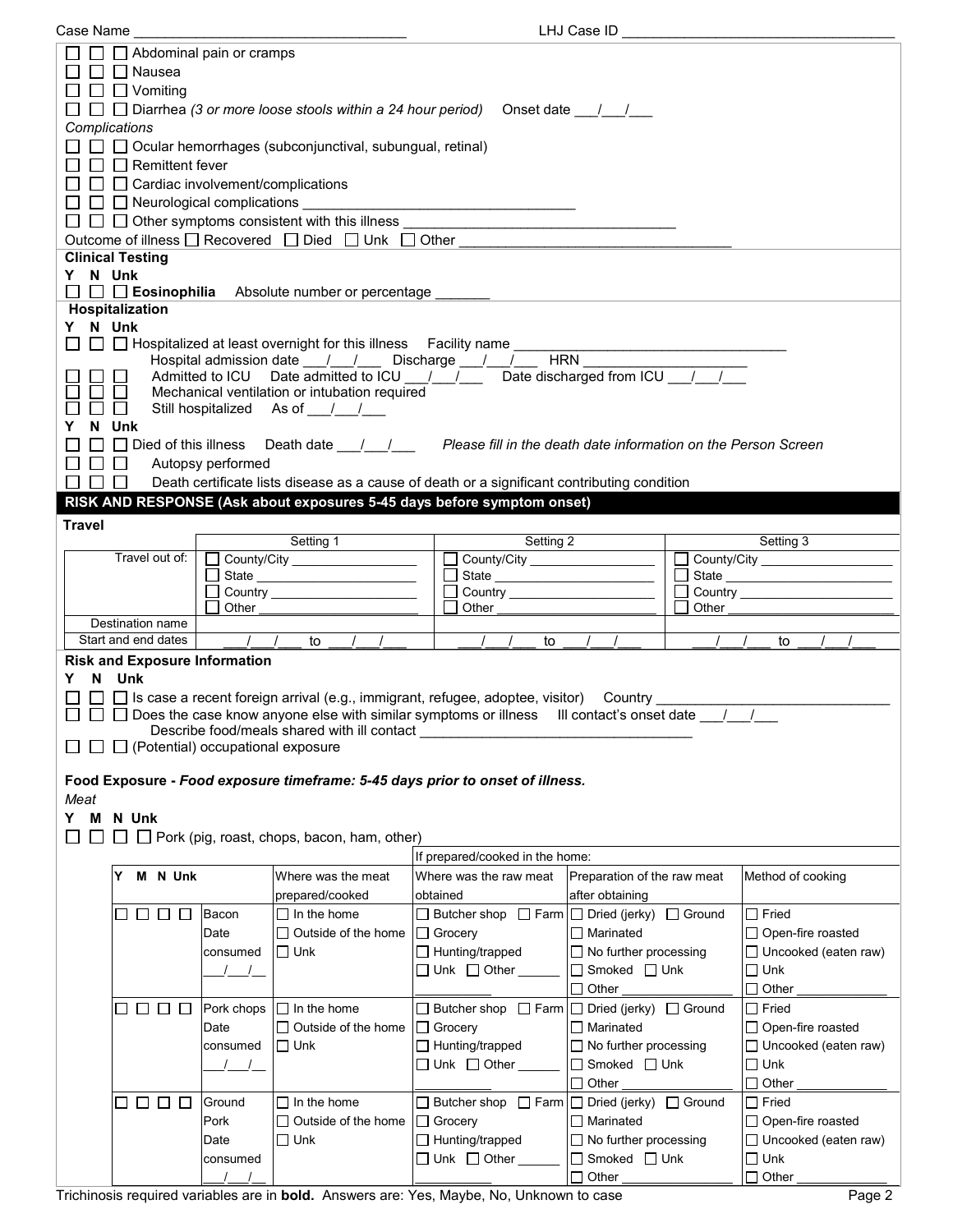| Case Name |
|-----------|
|           |

Case Name \_\_\_\_\_\_\_\_\_\_\_\_\_\_\_\_\_\_\_\_\_\_\_\_\_\_\_\_\_\_\_\_\_\_\_ LHJ Case ID \_\_\_\_\_\_\_\_\_\_\_\_\_\_\_\_\_\_\_\_\_\_\_\_\_\_\_\_\_\_\_\_\_\_\_

|                                                                                                                                                                                        |                                                                                  |                                                                                                                                                                                                                                                                        | If prepared/cooked in the home:                                                                                |                                                                                                                                                                                                                                                                                                                                                                                                                                       |                                                                                                       |
|----------------------------------------------------------------------------------------------------------------------------------------------------------------------------------------|----------------------------------------------------------------------------------|------------------------------------------------------------------------------------------------------------------------------------------------------------------------------------------------------------------------------------------------------------------------|----------------------------------------------------------------------------------------------------------------|---------------------------------------------------------------------------------------------------------------------------------------------------------------------------------------------------------------------------------------------------------------------------------------------------------------------------------------------------------------------------------------------------------------------------------------|-------------------------------------------------------------------------------------------------------|
| M N Unk<br>Y                                                                                                                                                                           |                                                                                  | Where was the meat<br>prepared/cooked                                                                                                                                                                                                                                  | Where was the raw meat<br>obtained                                                                             | Preparation of the raw meat<br>after obtaining                                                                                                                                                                                                                                                                                                                                                                                        | Method of cooking                                                                                     |
| 0000                                                                                                                                                                                   | Ham<br>Date<br>consumed<br>$\sqrt{2}$                                            | $\Box$ In the home<br>$\Box$ Outside of the home<br>$\Box$ Unk                                                                                                                                                                                                         | □ Grocery<br>$\Box$ Hunting/trapped<br>$\Box$ Unk $\Box$ Other                                                 | $\Box$ Butcher shop $\Box$ Farm $\Box$ Dried (jerky) $\Box$ Ground<br>$\Box$ Marinated<br>$\Box$ No further processing<br>$\Box$ Smoked $\Box$ Unk<br>$\Box$ Other                                                                                                                                                                                                                                                                    | $\Box$ Fried<br>$\Box$ Open-fire roasted<br>$\Box$ Uncooked (eaten raw)<br>$\Box$ Unk<br>$\Box$ Other |
| 0000                                                                                                                                                                                   | Pork Roast<br>Date<br>consumed<br>$\left  \begin{array}{cc} \end{array} \right $ | $\Box$ In the home<br>$\Box$ Outside of the home<br>$\Box$ Unk                                                                                                                                                                                                         | $\Box$ Grocery<br>$\Box$ Hunting/trapped<br>$\Box$ Unk $\Box$ Other $\_\_\_\_\_\_\$                            | $\Box$ Butcher shop $\Box$ Farm $\Box$ Dried (jerky) $\Box$ Ground<br>$\Box$ Marinated<br>$\Box$ No further processing<br>$\Box$ Smoked $\Box$ Unk<br>$\Box$ Other                                                                                                                                                                                                                                                                    | $\Box$ Fried<br>$\Box$ Open-fire roasted<br>$\Box$ Uncooked (eaten raw)<br>$\Box$ Unk<br>$\Box$ Other |
| 8888                                                                                                                                                                                   | Wild boar,<br>any cut<br>Date<br>consumed<br>$\sqrt{2}$                          | $\Box$ In the home<br>$\Box$ Outside of the home<br>$\Box$ Unk                                                                                                                                                                                                         | $\Box$ Grocery<br>$\Box$ Hunting/trapped<br>$\Box$ Unk $\Box$ Other $\_\_\_\_\_\_\$                            | $\Box$ Butcher shop $\Box$ Farm $\Box$ Dried (jerky) $\Box$ Ground<br>$\Box$ Marinated<br>$\Box$ No further processing<br>$\Box$ Smoked $\Box$ Unk<br>$\Box$ Other                                                                                                                                                                                                                                                                    | $\Box$ Fried<br>$\Box$ Open-fire roasted<br>$\Box$ Uncooked (eaten raw)<br>$\Box$ Unk<br>$\Box$ Other |
| 0000                                                                                                                                                                                   | Other pork<br>Date<br>consumed                                                   | $\Box$ In the home<br>□ Outside of the home  <br>$\Box$ Unk                                                                                                                                                                                                            | $\Box$ Grocery<br>$\Box$ Hunting/trapped<br>$\Box$ Unk $\Box$ Other $\_\_\_\_\_\_\$                            | □ Butcher shop □ Farm □ Dried (jerky) □ Ground<br>$\Box$ Marinated<br>$\Box$ No further processing<br>□ Smoked □ Unk<br>$\Box$ Other                                                                                                                                                                                                                                                                                                  | $\Box$ Fried<br>$\Box$ Open-fire roasted<br>$\Box$ Uncooked (eaten raw)<br>$\Box$ Unk<br>$\Box$ Other |
| N Unk<br>$\Box$<br>Other processed meat products<br>N Unk<br>M<br>$\mathbb{R}^n$                                                                                                       | Buffalo/bison<br>Dried meat strips or jerky<br>Any other meat products           | Other meat (e.g., buffalo, wild game, goat)<br>Date $/$ /<br>Venison, elk, boar, arctic mammal, or other wild game                                                                                                                                                     | Other processed meat products (e.g., jerky, deli meats, sausage)                                               | Date / /<br>□ Venison □ Elk □ Bear □ Boar □ Arctic mammal □ Other wild game _______<br>Date $\sqrt{1}$<br>Any fresh sausage $\Box$ Chicken $\Box$ Turkey $\Box$ Pork $\Box$ Beef $\Box$ Other                                                                                                                                                                                                                                         |                                                                                                       |
| Miscellaneous meat exposure<br>M N Unk<br>Y                                                                                                                                            |                                                                                  | $\Box$ Handled any raw meat, even if you did not eat it<br>$\Box$ Consumed a meat product in which Trichinella was identified                                                                                                                                          | $\Box$ Were any of the previously indicated meats/poultry consumed rare, undercooked, or raw                   | □ Goat □ Lamb □ Beef □ Pork □ Poultry □ Wild game meat □ Other _ _ _ _ _ _ _ _ _<br>□ Goat □ Lamb □ Beef □ Pork □ Poultry □ Wild game meat □ Other ________________<br>Describe the contract of the contract of the contract of the contract of the contract of the contract of the contract of the contract of the contract of the contract of the contract of the contract of the contract of the c                                 |                                                                                                       |
| illness.<br>$\Box$ (1) Grocery stores or supermarkets<br>□ (4) Warehouse stores (Costco, Sam's Club, etc.)<br>Type of<br><b>Business</b><br>(enter number<br>next to choices<br>above) | delivery, Amazon Fresh, Peapod, etc)<br>Schwan's, NutriSystem, etc)              | $\Box$ (2) Home delivery grocery services (CSA, grocery<br>$\Box$ (3) Fish or meat specialty shops (butcher shop, etc)<br>$\Box$ (5) Meal delivery services (Blue Apron, Meals on Wheels,<br>(6) Live animal market, custom slaughter facility<br><b>Business name</b> | Sources of food IN home - During exposure timeframe did you (your child) eat foods from:<br>gas stations, etc) | Ask about detailed food exposures only if there has been no identified risk exposure in the 5-45 days prior to onset of<br>$\Box$ (7) Small markets/mini markets (convenience stores,<br>$\Box$ (8) Health food stores or co-ops<br>$\Box$ (9) Ethnic specialty markets (Mexican, Asian, Indian)<br>$\Box$ (10) Farmers markets, roadside stands, open-air<br>markets, food purchased directly from a farm<br><b>Address/location</b> |                                                                                                       |
|                                                                                                                                                                                        |                                                                                  |                                                                                                                                                                                                                                                                        | Trichinosis required variables are in <b>bold.</b> Answers are: Yes, Maybe, No, Unknown to case                |                                                                                                                                                                                                                                                                                                                                                                                                                                       | Page 3                                                                                                |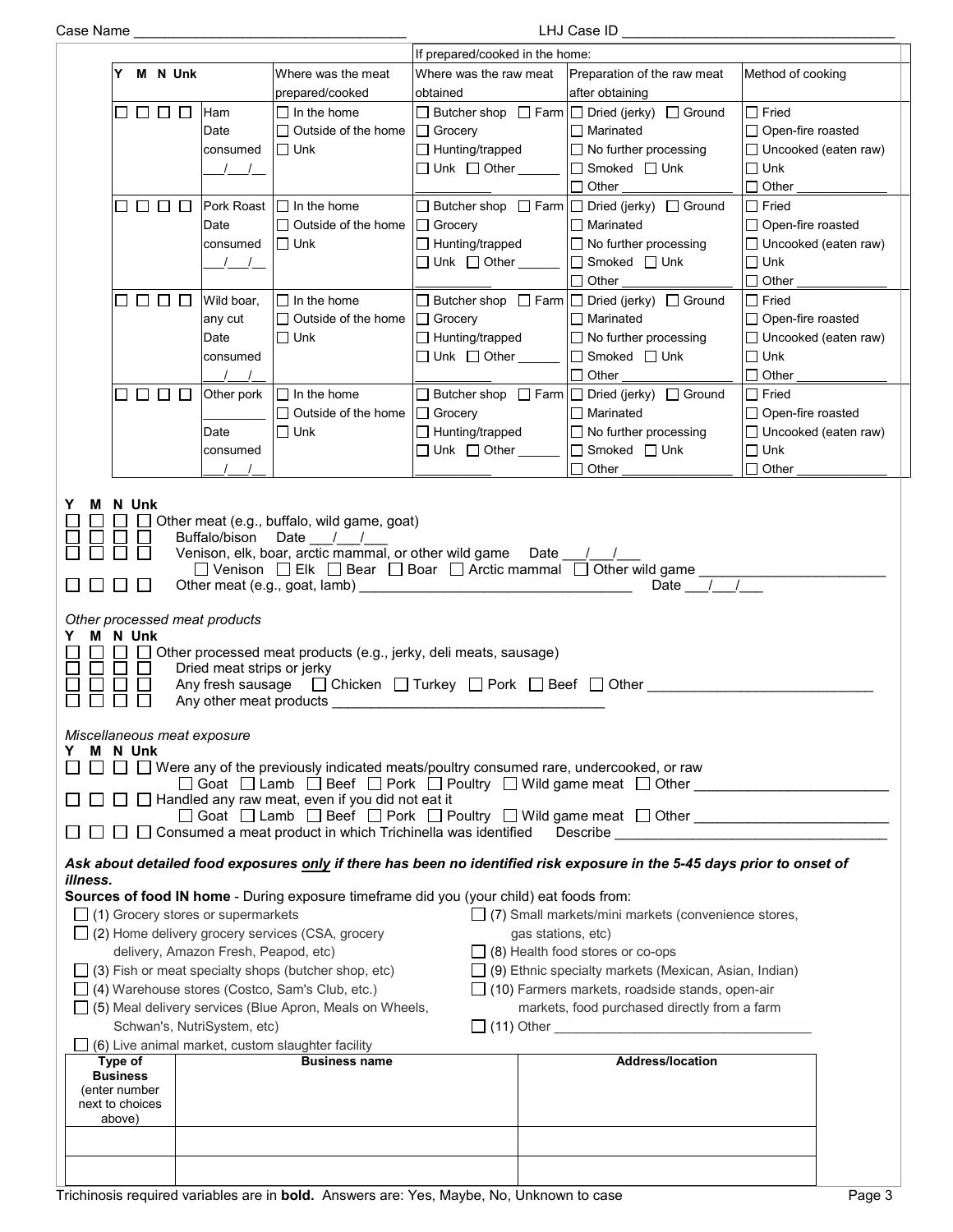| Case Name                        |                                                                                                                                                                      |             |                                                                                                                      | LHJ Case ID                                                                                                              |          |
|----------------------------------|----------------------------------------------------------------------------------------------------------------------------------------------------------------------|-------------|----------------------------------------------------------------------------------------------------------------------|--------------------------------------------------------------------------------------------------------------------------|----------|
|                                  |                                                                                                                                                                      |             |                                                                                                                      |                                                                                                                          |          |
|                                  |                                                                                                                                                                      |             |                                                                                                                      |                                                                                                                          |          |
|                                  |                                                                                                                                                                      |             |                                                                                                                      |                                                                                                                          |          |
|                                  |                                                                                                                                                                      |             |                                                                                                                      |                                                                                                                          |          |
|                                  |                                                                                                                                                                      |             |                                                                                                                      |                                                                                                                          |          |
|                                  |                                                                                                                                                                      |             |                                                                                                                      |                                                                                                                          |          |
|                                  | Sources of food outside home - During exposure timeframe did you (your child) eat foods from:                                                                        |             |                                                                                                                      |                                                                                                                          |          |
|                                  | $\Box$ (1) Fast casual (Chipolte, Panera, etc)                                                                                                                       |             |                                                                                                                      | □ (10) Chinese, Japanese, Vietnamese, other Asian-style                                                                  |          |
|                                  | □ (2) Fast food (McDonald's, Burger King, Wendy's)                                                                                                                   |             | $\Box$ (11) All-you-can-eat buffet                                                                                   |                                                                                                                          |          |
| $\Box$ (3) Sandwich shop, deli   |                                                                                                                                                                      |             |                                                                                                                      | $\Box$ (12) Breakfast, brunch, diner, or café                                                                            |          |
|                                  | $\Box$ (4) Jamaican, Cuban, or Caribbean                                                                                                                             |             |                                                                                                                      | □ (13) Middle Eastern, Greek/Mediterranean, Arabic, Lebanese,                                                            |          |
|                                  | $\Box$ (5) Ready-to-eat prepared food from grocery or deli                                                                                                           |             | African                                                                                                              |                                                                                                                          |          |
|                                  | $\Box$ (6) An event where food was served (catered event, festival,                                                                                                  |             |                                                                                                                      | $\Box$ (14) Any takeout from a restaurant                                                                                |          |
|                                  | church, or community meal)<br>□ (7) Mexican, Salvadorian, other Hispanic/Latino-style                                                                                |             |                                                                                                                      | $\Box$ (15) Healthy restaurant (vegetarian, vegan, salad-based<br>$\Box$ (16) Salad bar at a grocery store or restaurant |          |
|                                  | $\Box$ (8) Food trucks, food stalls/stands                                                                                                                           |             |                                                                                                                      | [Call (17) Other <u>Contains and Containing</u>                                                                          |          |
|                                  | $\Box$ (9) School, hospital, senior center, or other institutional setting                                                                                           |             |                                                                                                                      |                                                                                                                          |          |
| Type of                          | Restaurant/venue name                                                                                                                                                | <b>Date</b> | Time of meal                                                                                                         | Food ordered/eaten                                                                                                       | Address/ |
| <b>Business</b>                  |                                                                                                                                                                      |             | (Breakfast, Brunch,                                                                                                  |                                                                                                                          | location |
| (enter number<br>next to choices |                                                                                                                                                                      |             | Lunch, Happy Hour,<br>Dinner, Other)                                                                                 |                                                                                                                          |          |
| above)                           |                                                                                                                                                                      |             |                                                                                                                      |                                                                                                                          |          |
|                                  |                                                                                                                                                                      |             | $\Box$ Bfast $\Box$ Bru<br>$\square$ Lun $\square$ HH $\square$ Din                                                  |                                                                                                                          |          |
|                                  |                                                                                                                                                                      |             | $\Box$ Other                                                                                                         |                                                                                                                          |          |
|                                  |                                                                                                                                                                      |             | $\Box$ Bfast $\Box$ Bru<br>$\Box$ Lun $\Box$ HH $\Box$ Din                                                           |                                                                                                                          |          |
|                                  |                                                                                                                                                                      |             | $\Box$ Other                                                                                                         |                                                                                                                          |          |
|                                  |                                                                                                                                                                      |             | $\Box$ Bfast $\Box$ Bru<br>$\Box$ Lun $\Box$ HH $\Box$ Din                                                           |                                                                                                                          |          |
|                                  |                                                                                                                                                                      |             | $\Box$ Other                                                                                                         |                                                                                                                          |          |
|                                  |                                                                                                                                                                      |             | コ Bfast ロ Bru<br>$\Box$ Lun $\Box$ HH $\Box$ Din                                                                     |                                                                                                                          |          |
|                                  |                                                                                                                                                                      |             | $\Box$ Other                                                                                                         |                                                                                                                          |          |
|                                  |                                                                                                                                                                      |             | $\Box$ Bfast $\Box$ Bru                                                                                              |                                                                                                                          |          |
|                                  |                                                                                                                                                                      |             | $\Box$ Lun $\Box$ HH $\Box$ Din<br>$\Box$ Other                                                                      |                                                                                                                          |          |
|                                  |                                                                                                                                                                      |             | $\Box$ Bfast $\Box$ Bru                                                                                              |                                                                                                                          |          |
|                                  |                                                                                                                                                                      |             | $\Box$ Lun $\Box$ HH $\Box$ Din<br>$\Box$ Other                                                                      |                                                                                                                          |          |
|                                  |                                                                                                                                                                      |             | Bfast □ Bru                                                                                                          |                                                                                                                          |          |
|                                  |                                                                                                                                                                      |             | $\Box$ Lun $\Box$ HH $\Box$ Din<br>Other                                                                             |                                                                                                                          |          |
|                                  |                                                                                                                                                                      |             |                                                                                                                      |                                                                                                                          |          |
| M N Unk                          |                                                                                                                                                                      |             |                                                                                                                      |                                                                                                                          |          |
| $\mathbf{1}$                     | Any food sampled (grocery, warehouse stores, food court, etc.)                                                                                                       |             |                                                                                                                      |                                                                                                                          |          |
|                                  |                                                                                                                                                                      |             |                                                                                                                      |                                                                                                                          |          |
| <b>Animal Exposure</b>           |                                                                                                                                                                      |             |                                                                                                                      |                                                                                                                          |          |
| Y N Unk                          | $\Box$ $\Box$ Work with animals or animal products (e.g., research, farming, veterinary medicine, animal slaughter)                                                  |             |                                                                                                                      |                                                                                                                          |          |
| $\Box$ $\Box$ Hunting/butchering |                                                                                                                                                                      |             | <u> 1980 - Johann Barbara, martin amerikan basar dan berasal dalam basa dalam basar dalam basar dalam basar dala</u> |                                                                                                                          |          |
|                                  | $\Box$ $\Box$ Other work with animals or animal products                                                                                                             |             |                                                                                                                      |                                                                                                                          |          |
|                                  | <b>Exposure and Transmission Summary</b>                                                                                                                             |             |                                                                                                                      |                                                                                                                          |          |
| Y N Unk                          |                                                                                                                                                                      |             |                                                                                                                      |                                                                                                                          |          |
|                                  | $\Box$ Epidemiologic link to a confirmed human case<br>$\Box$ $\Box$ Shared an epidemiologically implicated meal or ate an epidemiologically implicated meat product |             |                                                                                                                      |                                                                                                                          |          |
|                                  | Describe                                                                                                                                                             |             |                                                                                                                      |                                                                                                                          |          |
|                                  | □ Consumption of an epidemiologically implicated meat product or meal                                                                                                |             |                                                                                                                      |                                                                                                                          |          |
|                                  | Likely geographic region of exposure □ In Washington - county _____________ □ Other state __________                                                                 |             |                                                                                                                      |                                                                                                                          |          |
|                                  | International travel related □ During entire exposure period □ During part of exposure period □ No international travel                                              |             |                                                                                                                      |                                                                                                                          |          |
|                                  | Suspected exposure type □ Foodborne □ Animal related □ Unk □ Other ________________________________                                                                  |             |                                                                                                                      |                                                                                                                          |          |
|                                  |                                                                                                                                                                      |             |                                                                                                                      |                                                                                                                          |          |
|                                  |                                                                                                                                                                      |             |                                                                                                                      |                                                                                                                          |          |